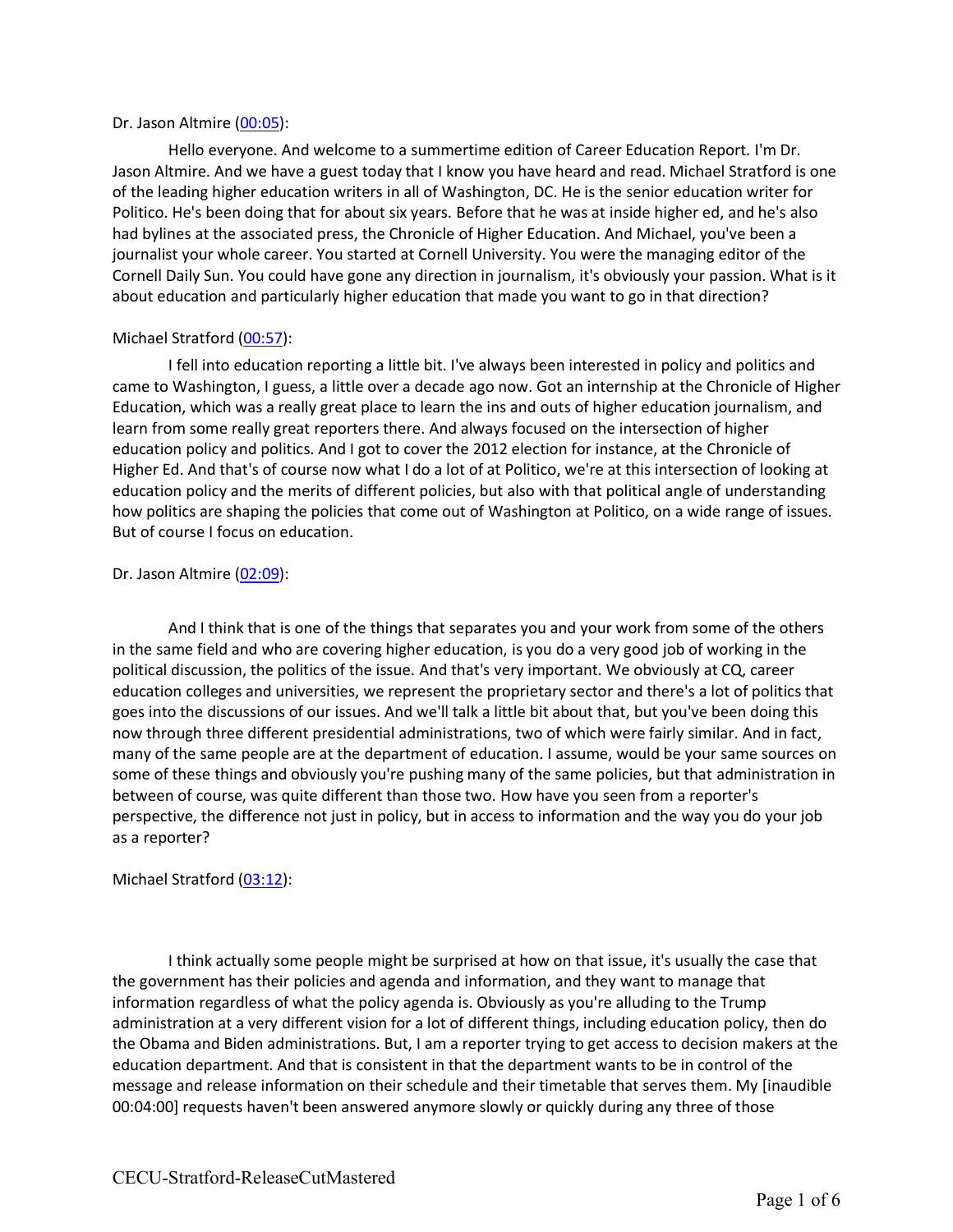administrations. While the substance of the policy changes, I think that dynamic between reporters who are always trying to get information and the government that doesn't want to give it, remains.

### Dr. Jason Altmire (04:22):

We have found in the last year and a half an incredible amount of coordination that exists in the administration between the issues that they happen to be covering or pushing out, or having a hearing before Congress or the negotiated rule making sessions, whatever the topic of the day happens to be. Miraculously, there will often be a story about that very issue in the media on that day or a study will come out from a think tank on that issue on that day. Have you found that this administration is better or does that more than previous administrations? Is it unusual or is it something that they all try to do?

### Michael Stratford (05:04):

I think they all try to do that to a certain extent, and sometimes it's hard to know exactly what the coordination is. I caution when I read a story, sometimes people will try to take guesses at who my sources are or where the story originated or came from, and oftentimes they're wrong. And then people assume that something is like a strategic leak or a trial balloon that was intentionally floated. And sometimes that's not the case. Sometimes I want to say like, "No, I worked really hard to pry that nugget loose." Of course has been the case across many administrations. There are times where they will strategically give something to a reporter ahead of time. But in terms of coordination, I think it's probably certainly the case that in the Biden administration, as you've mentioned, some of the education policy folks have been around for a while, have worked with each other for some time.

# Michael Stratford (06:06):

And so there's bit more of a apparatus, I would say, than there was in the Trump administration. First of all, I think the education policy apparatus for conservatives is a little smaller in general than it is for Democrats. It just seems like there are a lot more people in the democratic world who work on federal education policy issues. And then certainly in the Trump administration, there was that further divide of whether you're like a Trump person or not a Trump conservative. And that split across the education world as well. The universe was just smaller, I guess, for that type of coordination to happen. And there's a smaller world of there's only a handful of outside sort of think tank world type people on the conservative side. That's a bigger universe on the democratic side. I guess there's more opportunity to coordinate to a certain extent during this administration. That might explain some of it.

# Dr. Jason Altmire (07:08):

And keeping with that theme, but more issue oriented on something that you were reporting about recently, you reported on the Republican lawmakers who accused the department of education of colluding in the dark with the CFPB. And you covered education news during those three administrations, and I was just curious if the US Department of Education and Consumer Organizations like the Consumer Financial Protection Bureau and the FTC, if that has changed, have you noticed a difference across administrations?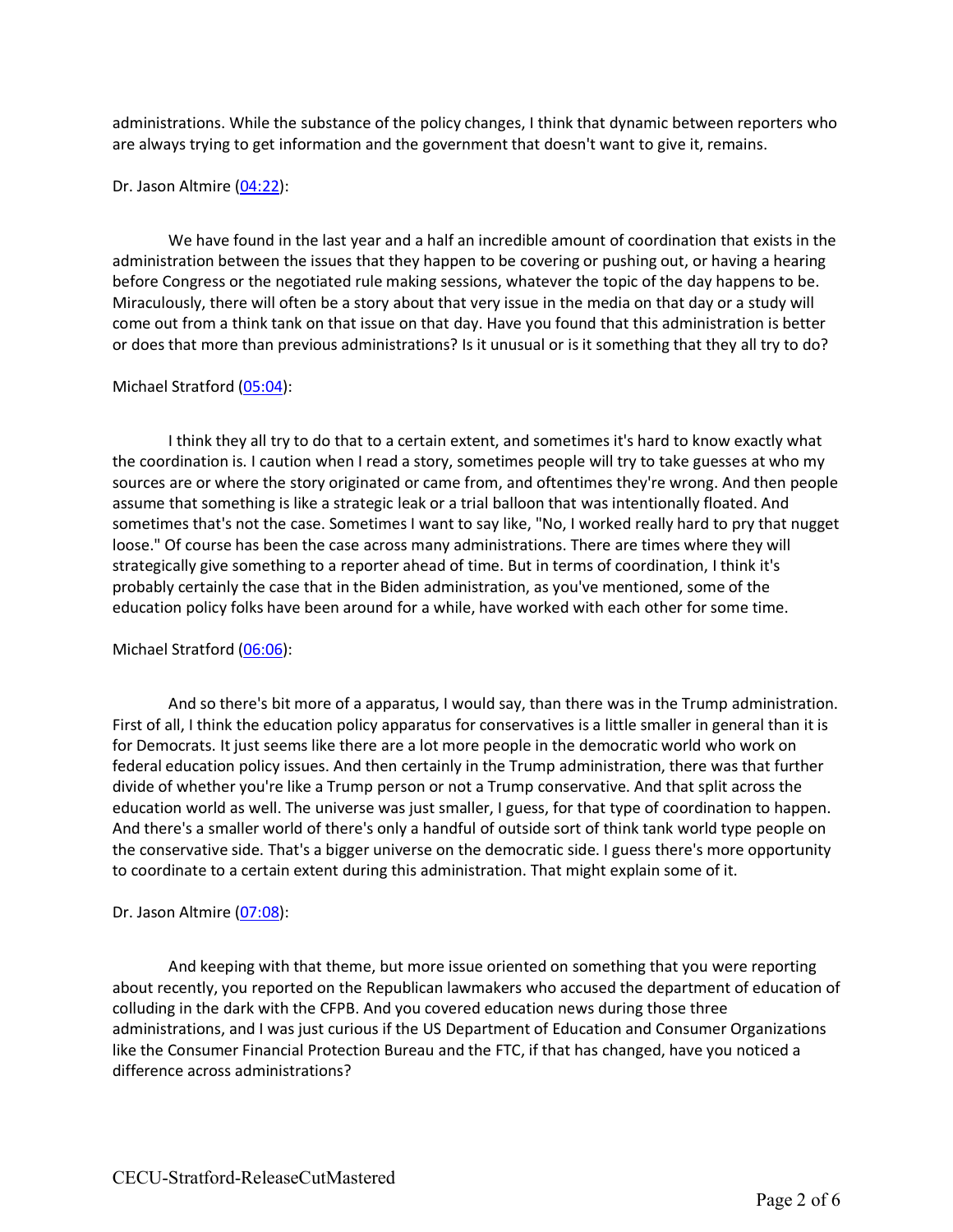### Michael Stratford (07:44):

I think the dynamic was different towards the tail end of the Obama administration. There was a lot of pressure from the CFPB on the Education Department, basically trying to push the department on certain issues. And that was the dynamic at the end of the Obama administration. A weird position at the beginning of the Trump administration, because as you'll remember rich Cordray who was then the director of the CFPB actually stayed on for, I think the first 8, 9, 10 months of the Trump administration. CFPB at first, during the Trump administration was led by an Obama appointee. That I think, created an interesting dynamic that letter you referenced was in part about these information sharing agreements that the CFPB has with the Education Department, that the Trump Education Department canceled over the protest of the CFPB during the Trump administration though, while it was led by an Obama appointee.

### Michael Stratford (08:46):

There was an interesting dynamic there. And now in the Biden administration, of course, it's obvious that some of the people who are working at the CFPB during the Obama administration are now working in the Education Department, led by FSA Richard Cordray, and he has other folks who he's brought in. And at the CFPB you have the agency led by Rohit Chopra, who of course had a stint at the Education Department at the end of the Obama administration as a special advisor, working on some of the issues that affect your sector and some student loan issues. The coordination, I think certainly is there, because some of the issues have changed and where Democrats want to go on it, these issues I think has changed, but also just the alignment of people is different.

#### Dr. Jason Altmire (09:40):

We have found, I'll just say for the listeners, first of all, that Michael, I believe in my year and a half with CQ has always been very fair. He calls for comment. He takes into account our point of view. When I ask this question, it's not about Michael, but I have to ask because our members would certainly want me to. Our folks in the proprietary sector are frustrated at times when the media seems to focus on issues that happened a decade or more ago. And it seems like again, often well timed with whatever happens to be being talked about on Capitol Hill or in negotiated rule making at that moment, there will be a student story, sometimes from 2011, an ITT student, very bad situation, a student that was taken advantage of and bad things did occur, but it frustrates our schools who are doing the right thing and are serving literally tens of thousands of students every day.

#### Dr. Jason Altmire (10:46):

And they see these same stories come up over and over again. And we've had a lot of difficulty in working with the media, in getting the exponentially more positive student stories. The media doesn't seem to want to focus on that. And I guess I would just ask, are we reading that correctly? What seems to be the issue with that? And what advice would you give us in trying to tell those stories and having folks in the media be interested in hearing more about the life changing opportunities that some of these students have received through the proprietary sector, then rehashing things that happened a decade or more ago?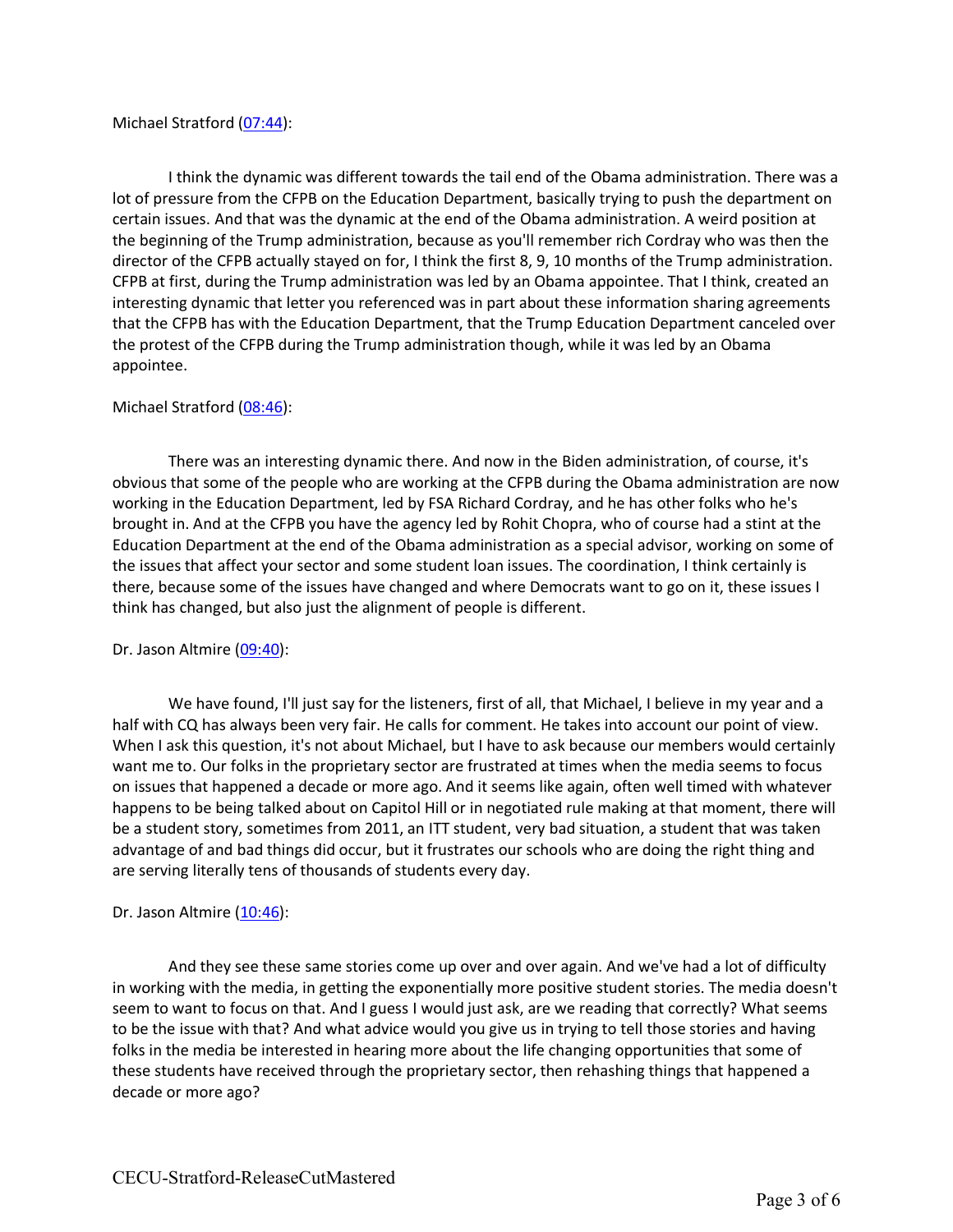## Michael Stratford (11:28):

I guess I'll only speak for myself my own reporting, but I think sometimes in talking to folks in your sector, people assume that there's an ideological bias. But I think, we are interested in telling compelling stories and often focus on places where there is tension, or places where there are problems more so than where things might be going well. I think that's a bias that much of the media has. I think the usual analogy is like my editor doesn't send me to the airport to write about all the planes that successfully took off and landed that day. But of course we would be there if something went wrong. I think sometimes I write about the things that happened during the Obama administration with Corinthian or ITT, for example, because... Well, in some cases there's a hangover from that.

### Michael Stratford (12:24):

That's still active in terms of the loan forgiveness of students who went to those institutions. But it does, I think, inform the politics and that's where folks are focused on. We had this whiplash of the Obama administration took a position on these issues and the Trump administration went almost 180 in the opposite direction. And that back and forth dynamic recounting that history I think is important. And just in terms of my own personal reporting, we don't do that much reporting on what's happening at the campus level or different practices in the field. Some of the other trade publications, I think do that with more frequency and put more resources into that. We're, I think, focused more on what is happening at the department, on the hill and among policy makers or people shaping the policy conversation in Washington. That's why I focus on that more so than the other things you're talking about, which is like evaluating a particular program or showcasing some areas where students are happy or doing well or things like that.

#### Dr. Jason Altmire (13:42):

Yeah. And your job is to cover what's happening in Washington. You're a Washington based reporter, as we talked about, you're covering federal education policy and the politics related to the decision making and policy making that goes on on Capitol Hill and the administration. And we have found our schools educate 8% of students in higher education. By definition, 92% of the students are in other sectors, but in the news coverage, I think it's very fair to say any reasonable person would look at it and say, we are a greatly disproportionate share of the news in higher education.

#### Dr. Jason Altmire (14:24):

We are certainly not 8% of the stories or the news coverage, and often it's negative coverage. And I would guess based upon what you said and just knowing you and the work that you do, that that is driven by the fact that we have an administration and a Congress that views the issues related to the proprietary sector is very important to them. And thus you, as a reporter, you're covering what's happening in Washington. And that's going to be disproportionately stories about the proprietary sector, because those are the politics of the decision makers at this time.

# Michael Stratford (15:00):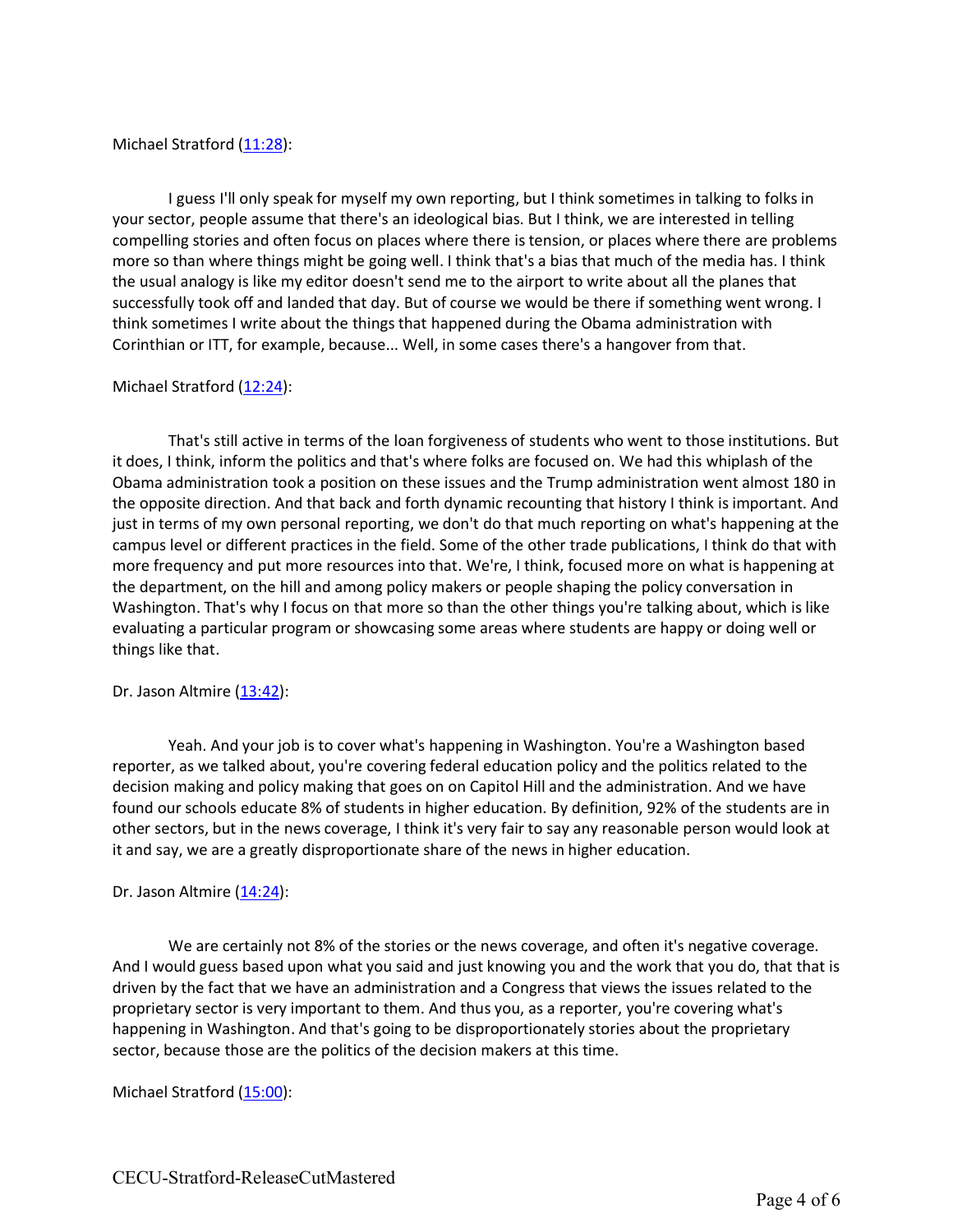Yeah, I think that's right. And that's not the only... If you're looking at coverage based on enrollment, for example, that's not the only imbalance that you might see. There's some schools that occupy disproportionate amount of news coverage. Harvard, Princeton, and Yale probably are in headlines way more than the number of people who attend those institutions, proportionate to enrollment there. But I think your point is right, that we're reflecting the political conversation that's happening in Washington around these issues and where the department for example, is putting its regulatory focus where lawmakers on the hill, how they're deciding to shape legislation in making these distinctions. I think that's another thing I hear from some of your members sometimes, that I understand that the sector's views that the institutions should be treated the same regardless of their control of the institution, but that is a position and not a universal truth.

# Michael Stratford (16:05):

Democrats for the most part, feel strongly that there should be distinctions made and that the Higher Education Act creates different definitions for different types of institutions. And that's the right approach. I feel like it's my responsibility as a reporter to cover that as a policy, as a dispute, as a political debate, which I think it is, rather than take a position on whether there should be a single definition of an institution of higher education or whether there should be distinctions according to the type of control.

# Dr. Jason Altmire (16:42):

And when you do write about that, I know you know this but, the Higher Education Act does in fact give the authority to the department to hold accountable all institutions and apply those metrics across all sectors of higher education. All students can have the same protections and all schools can have the same accountability measures applied to them under section 454 of the Higher Education Act. And we have that discussion with the department all the time. They always focus on GE. They selected GE specifically because it does talk about our sector and certificate programs in other sectors, but they ignore the fact that under section 454, which is much more expansive in scope than the GE measure, they do have the authority.

# Dr. Jason Altmire (17:31):

That's not your issue. And I know you're aware of that, but we do have that discussion with the department and with Democrats. I would just wrap. It would be interesting to hear, we're about to head into an election in the fall. We're here in the summer, kind of the calm before the storm, politically. There are some major, very significant higher education issues that are hanging out there. What are you as a reporter going to be focusing on over the next several weeks?

# Michael Stratford (18:00):

Well, as I'm focusing in this decision on loan forgiveness and loan cancellation, I think will be the biggest higher ed issue, just certainly in terms of the numbers, the amount of debt and the number of people it affects. And we'll cover the fallout from that. Whatever the president decides ends up being a